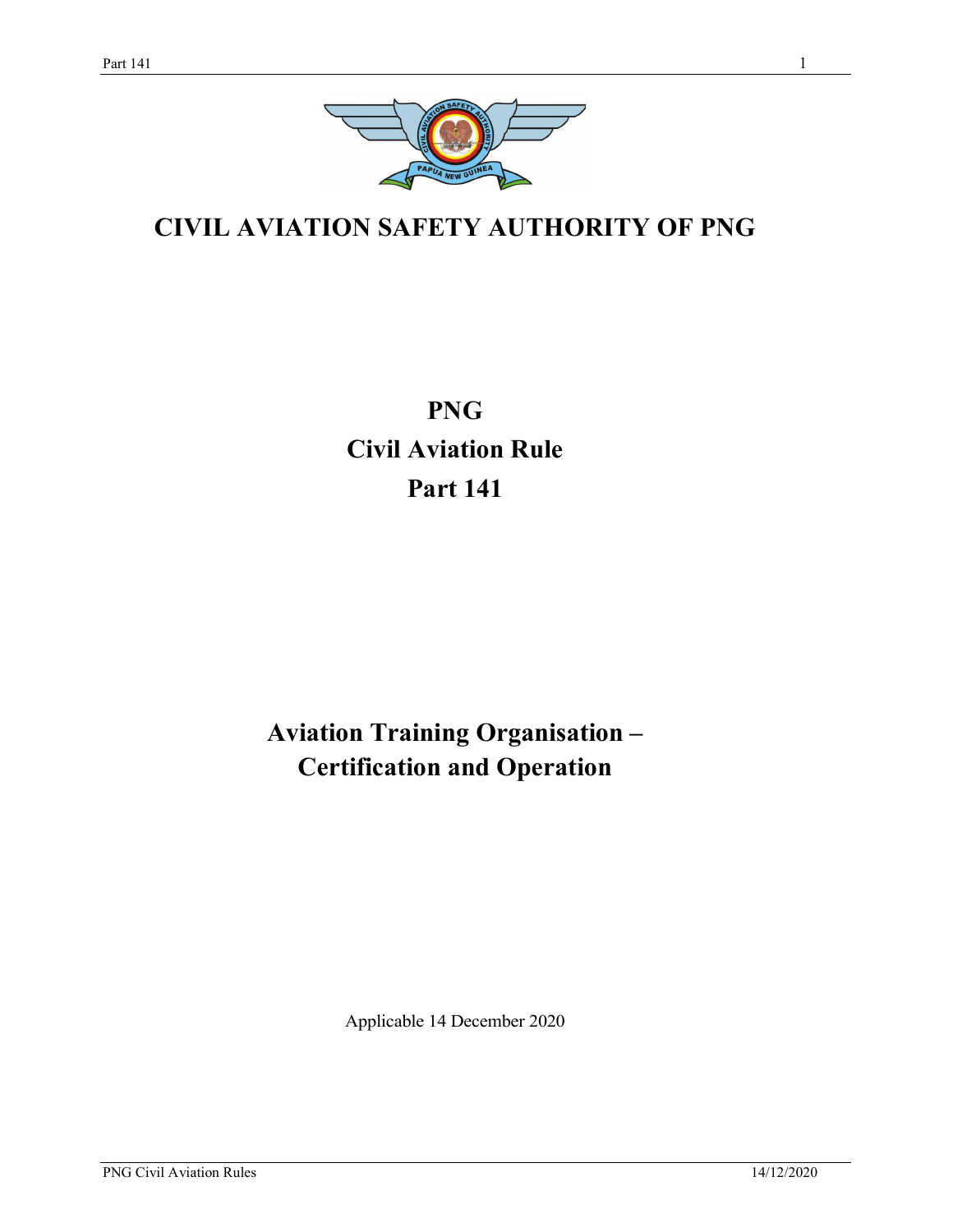# **DESCRIPTION**

Part 141 prescribes the certification and operating requirements for aviation training organisations

Part 141 does not itself prescribe which training courses and assessments require the holding of a Part 141 certificate. It is other CAR Parts which will require the holding of a Part 141 certificate in order to meet the requirements of those other Parts.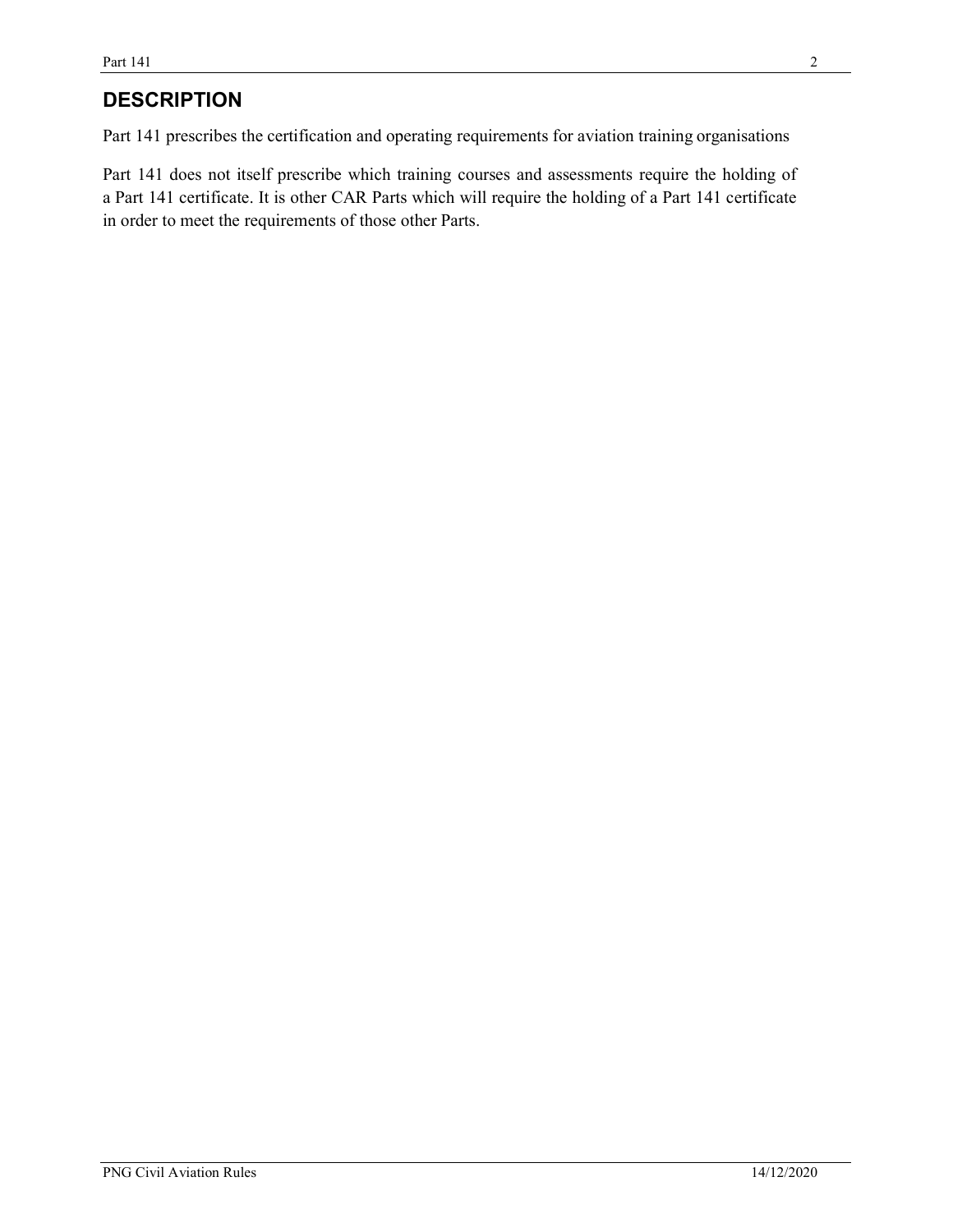# BULLETIN

This Part first came into force on 1 January 2004 and now incorporates the following amendments:

| Amendment   | <b>Effective Date</b> |
|-------------|-----------------------|
| Amendment 1 | 1 May 2016            |
| Amendment 2 | 14 December 2020      |

#### Summary of amendments:

| <b>Amendment 2:</b><br>(Docket 20/08/CAR141/39) | Rule 141.2 added new rule for requirement for aviation<br>training organisation (ATO) certificate<br>Rule 141.7 amended to include ATO for unmanned<br>aircraft |
|-------------------------------------------------|-----------------------------------------------------------------------------------------------------------------------------------------------------------------|
|                                                 | Rule 141.13(4) amended to include "conditions"                                                                                                                  |
|                                                 | Subpart B Title amended for clarity as Standard ATO                                                                                                             |
|                                                 | <b>Certification Requirements</b>                                                                                                                               |
|                                                 | Rules 141.51(a); 141.55(b); 141.59(b), (b)(3) and (b)(5),                                                                                                       |
|                                                 | 141.61; 141.63; 141.65(a)(2) and (a)(8); 141.103(b),                                                                                                            |
|                                                 | $(d)(1)$ and $(d)(2)$ amended with editorial changes                                                                                                            |
|                                                 | Rules $141.59(b)(5)$ and $141.155(b)(4)$ amended period                                                                                                         |
|                                                 | from 2 to 5 years                                                                                                                                               |
|                                                 | Rule 141.101(5) amended to "notify within 7 days"                                                                                                               |
|                                                 | Subpart C Title amended for clarity as Standard ATO                                                                                                             |
|                                                 | <b>Operating Requirements</b>                                                                                                                                   |
|                                                 | Subpart D Title amended for clarity as Restricted ATO                                                                                                           |
|                                                 | <b>Certification and Operating Requirements</b>                                                                                                                 |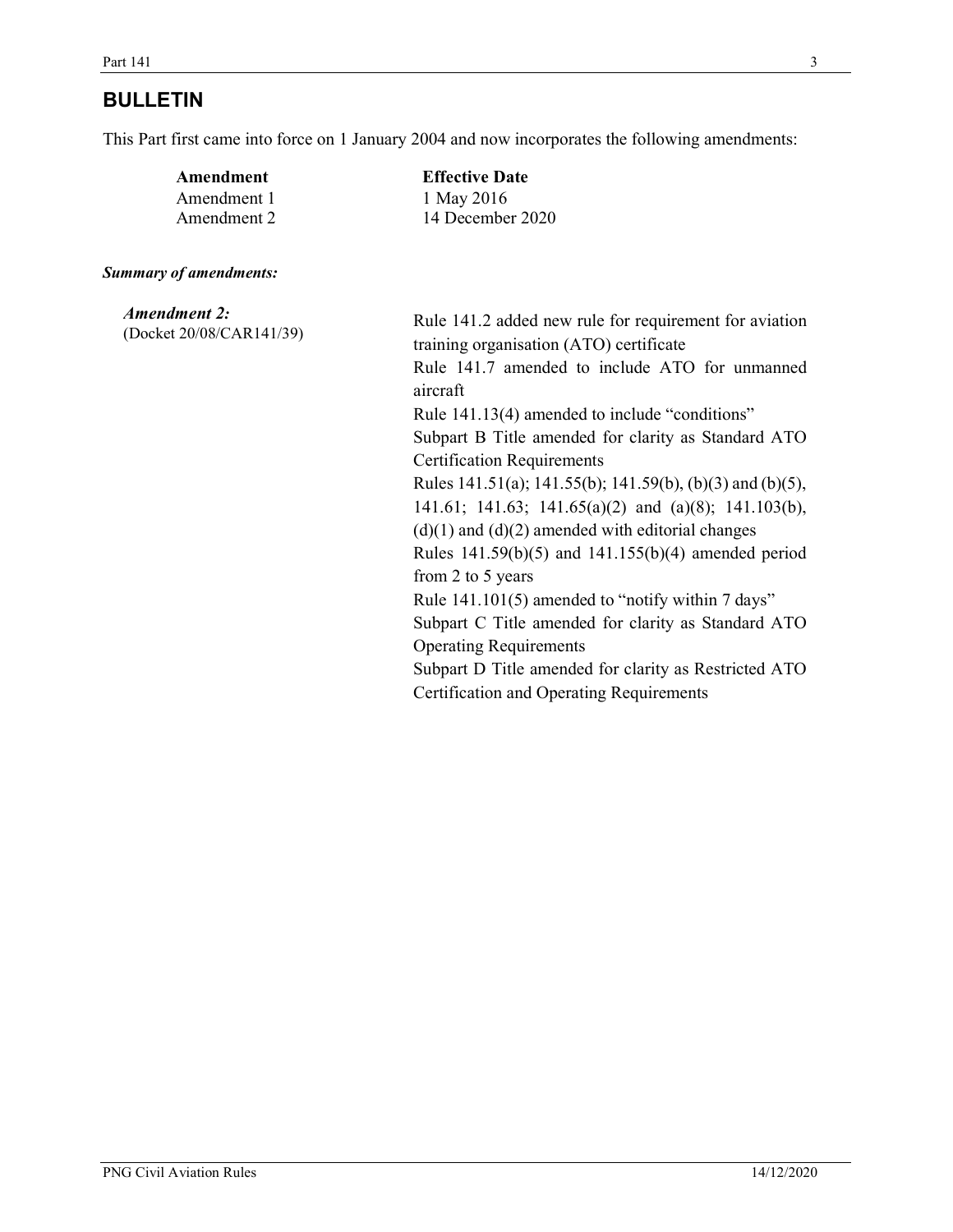# **Schedule of Rules**

| 141.1   |                                                                      |  |
|---------|----------------------------------------------------------------------|--|
| 141.2   |                                                                      |  |
| 141.3   |                                                                      |  |
| 141.5   |                                                                      |  |
| 141.7   |                                                                      |  |
| 141.9   |                                                                      |  |
| 141.11  |                                                                      |  |
| 141.13  |                                                                      |  |
|         | Subpart B - Standard Aviation Training Organisation: Certification   |  |
| 141.51  |                                                                      |  |
| 141.53  |                                                                      |  |
| 141.55  |                                                                      |  |
| 141.57  |                                                                      |  |
| 141.59  |                                                                      |  |
| 141.61  |                                                                      |  |
| 141.63  |                                                                      |  |
|         | Subpart C - Standard Aviation Training Organisation: Operating       |  |
| 141.101 |                                                                      |  |
| 141.103 |                                                                      |  |
|         | Subpart D - Restricted Aviation Training Organisation: Certification |  |
| 141.151 |                                                                      |  |
| 141.153 |                                                                      |  |
| 141.155 |                                                                      |  |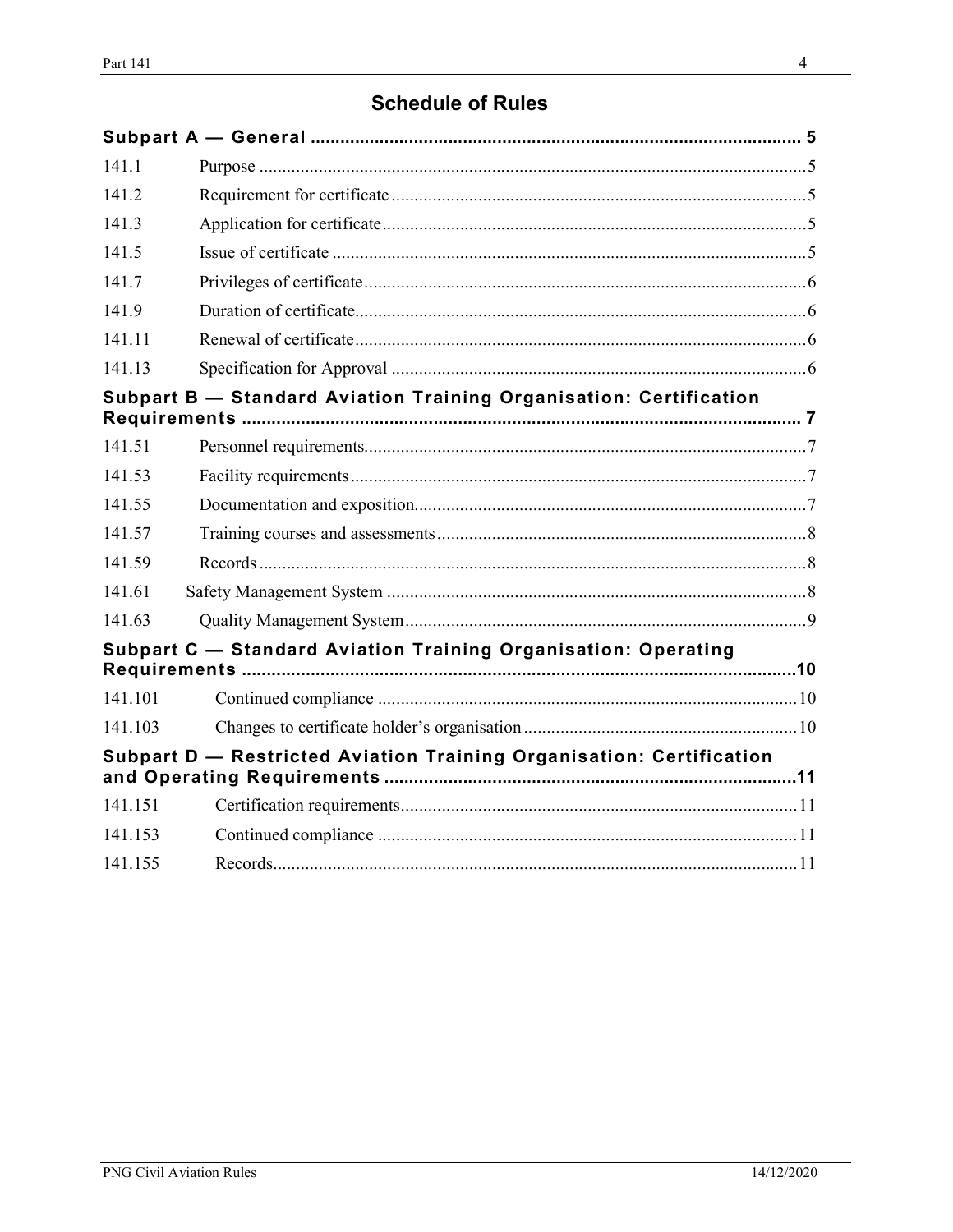## Subpart A — General

### 141.1 Purpose

- (a) This Part prescribes rules governing the certification and operation of organisations conducting aviation training and assessments that are required by Civil Aviation Rules to be conducted by an organisation certificated under this Part.
- (b) The following certificates are issued under this part:
	- (1) Standard Aviation Training Organisation Certificate:
	- (2) Restricted Aviation Training Organisation Certificate.

### 141.2 Requirement for certificate

A person shall not conduct aviation training and assessment that is required under rule 141.1 to be conducted by an organisation certificated under this Part, except under the authority of and in accordance with the provisions of a certificate issued under this Part.

### 141.3 Application for certificate

An applicant for the grant of an aviation training organisation certificate shall complete form CA 141/01 and submit it to the Director with payment of the appropriate application fee prescribed by regulations made under the Act, together with—

- (1) for a standard aviation training organisation certificate, the exposition required by 141.63; or
- (2) for a restricted aviation training organisation certificate, the information required by 141.151(b).

### 141.5 Issue of certificate

- (a) An applicant is entitled to a standard aviation training organisation certificate if the Director is satisfied that—
	- (1) the applicant, and any senior person or persons required by  $141.51(a)(1)$  and (2), are fit and proper persons; and
	- (2) the applicant meets the requirements of Subpart B; and
	- (3) the granting of the certificate is not contrary to the interests of aviation safety.
- (b) An applicant is entitled to a restricted aviation training organisation certificate if the Director is satisfied that—
	- (1) the applicant is a fit and proper person; and
	- (2) the applicant meets the requirements of 141.151; and
	- (3) the granting of the certificate is not contrary to the interests of aviation safety.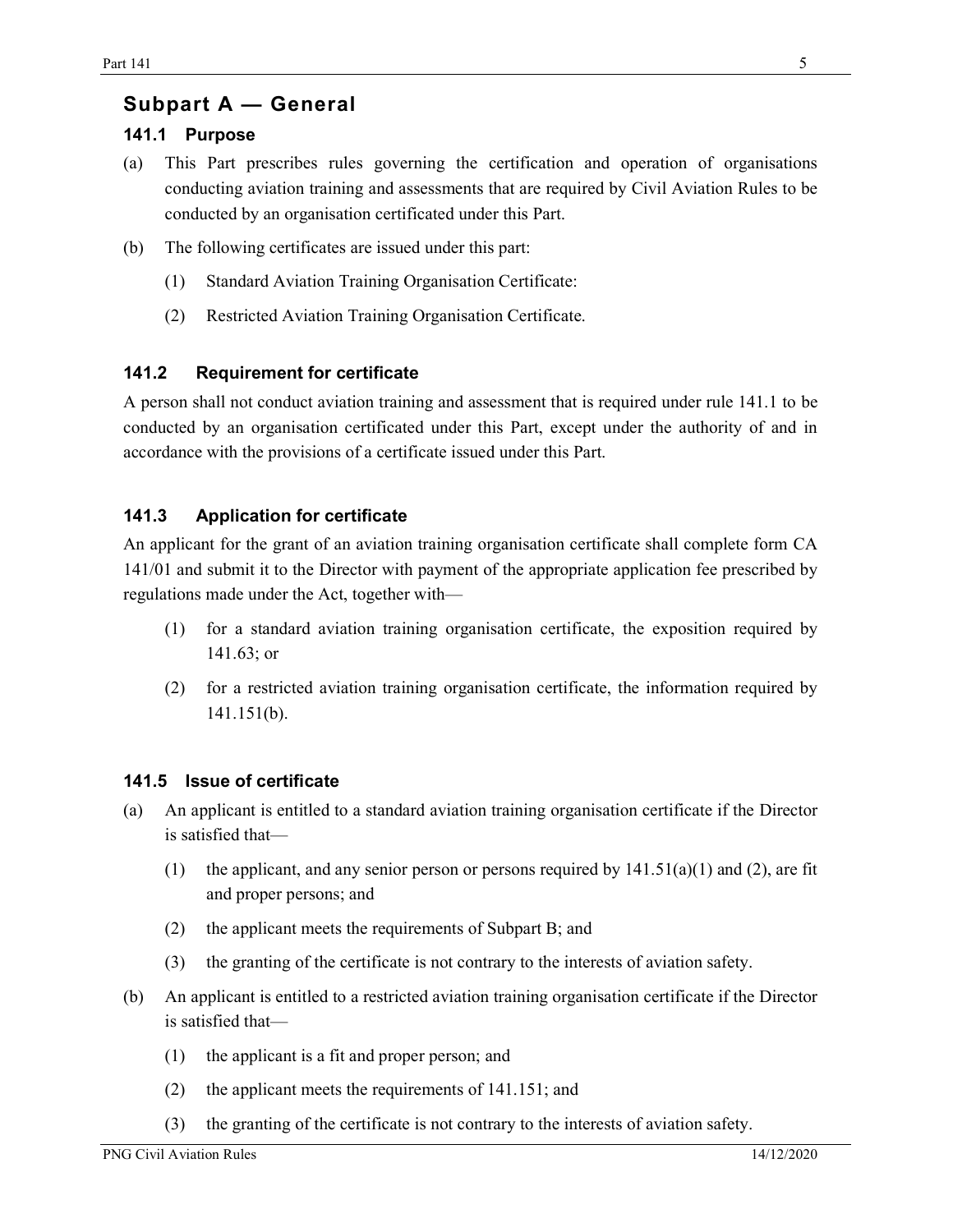#### 141.7 Privileges of certificate

The aviation training organisation certificate issued under this Part specifies the training courses, assessments, aviation documents and functions that the holder is authorised to conduct, administer and perform.

#### 141.9 Duration of certificate

- (a) A standard aviation training organisation certificate may be granted or renewed for a period of up to 5 years.
- (b) A restricted aviation training organisation certificate may be granted for the period required to conduct a one-off training course.
- (c) An aviation training organisation certificate remains in force until it expires or is suspended or revoked.
- (d) The holder of an aviation training organisation certificate that is revoked must immediately surrender the certificate to the Director.
- (e) The holder of an aviation training organisation certificate that is suspended must immediately produce the certificate to the Director for appropriate endorsement.

#### 141.11 Renewal of certificate

- (a) An application for the renewal of a standard aviation training organisation certificate shall be made on form CA 141/01.
- (b) The application shall be submitted to the Director before the application renewal date specified in the certificate or, if no such date is specified, not less than 30 days before the certificate expires.

#### 141.13 Specification for Approval

The specification for an aviation training organizsation certificate shall contain at least-

- (1) details of the physical location of the certificate holder's principal base of operations; and
- (2) the certificate holder's address for service in Papua New Guinea; and
- (3) date of issue and period of validity; and
- (4) terms and conditions of the approval.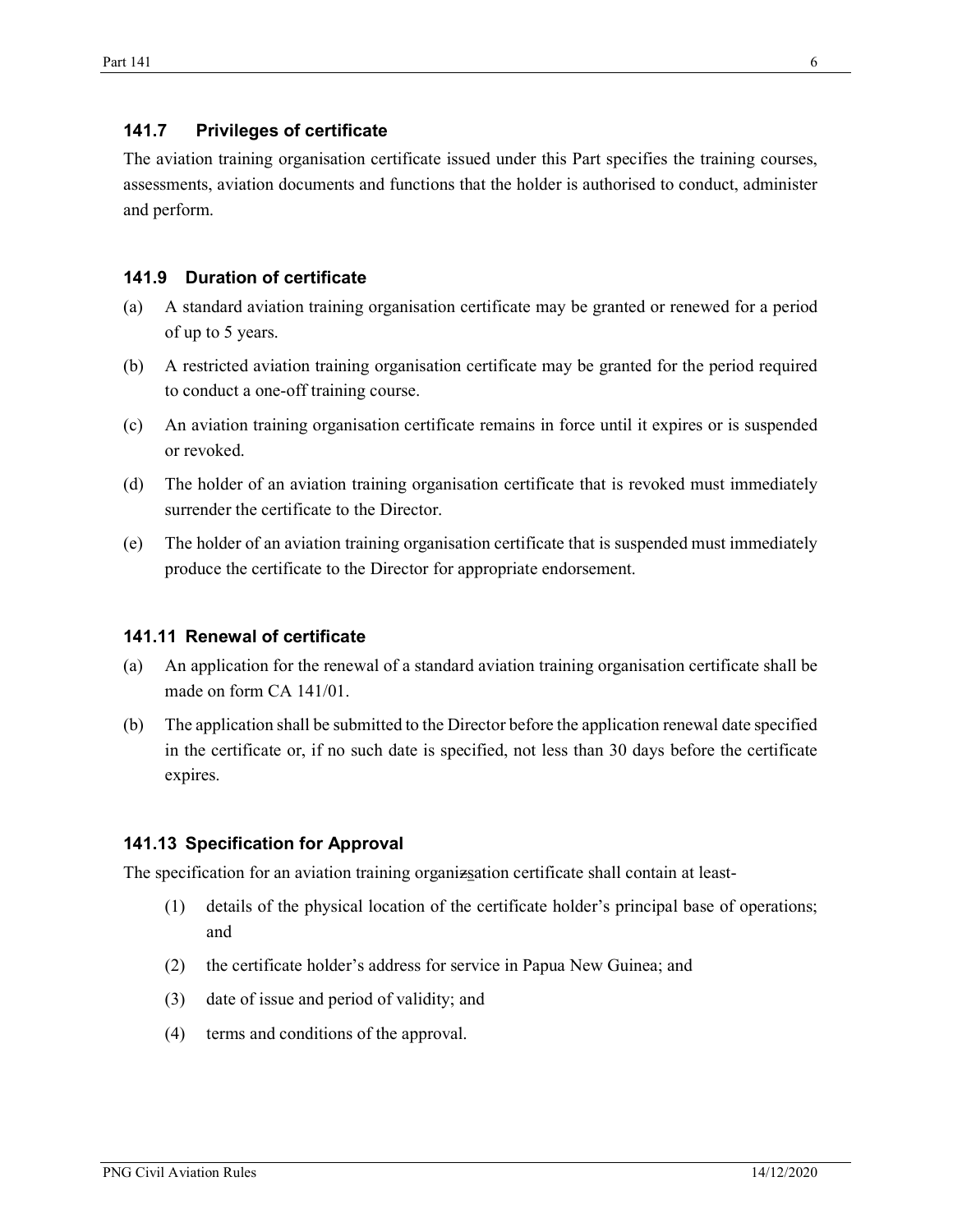## Subpart B — Standard Aviation Training Organisation: Certification Requirements

#### 141.51 Personnel requirements

- (a) An applicant for the grant of a standard aviation training organisation certificate shall engage, employ or contract:
	- (1) a senior person identified as the Chief Executive who has the authority within the applicant's organisation to ensure that all training courses and assessments conducted by the organisation can be financed and carried out in accordance with the requirements prescribed by this Part; and
	- (2) a senior person or group of senior persons who are responsible for ensuring that the applicant's organisation complies with the requirements of this Part. Such nominated person or persons shall be ultimately responsible to the Chief Executive; and
	- (3) sufficient personnel to plan, conduct, and supervise the training courses and assessments listed in the applicant's exposition:
- (b) The allocation of senior person responsibilities shall be appropriate to the structure of the applicant's organisation and acceptable to the Director.
- (c) An applicant shall ensure that each person conducting aviation training or assessments, that are required by Civil Aviation Rules to be conducted by an organisation certificated under this Part, has a combination of qualifications and experience greater than the level of qualification being taught or assessed.
- (d) The applicant shall establish procedures for initially assessing, and for maintaining, the competence of those personnel conducting the training courses and assessments listed in the applicant's exposition.

### 141.53 Facility requirements

An applicant for the grant of a standard aviation training organisation certificate shall provide facilities and resources appropriate to the training courses and assessments listed in the applicant's exposition.

#### 141.55 Documentation and exposition

- (a) An applicant for the grant of a standard aviation training organisation certificate shall hold current copies of all relevant technical standards and practices and any other documentation that is necessary for the provision of the training courses and assessments listed in the applicant's exposition.
- (b) The applicant shall establish procedures to control and amend the documentation required by paragraph (a) to ensure—
	- (1) all documentation is reviewed and authorised by appropriate personnel before issue; and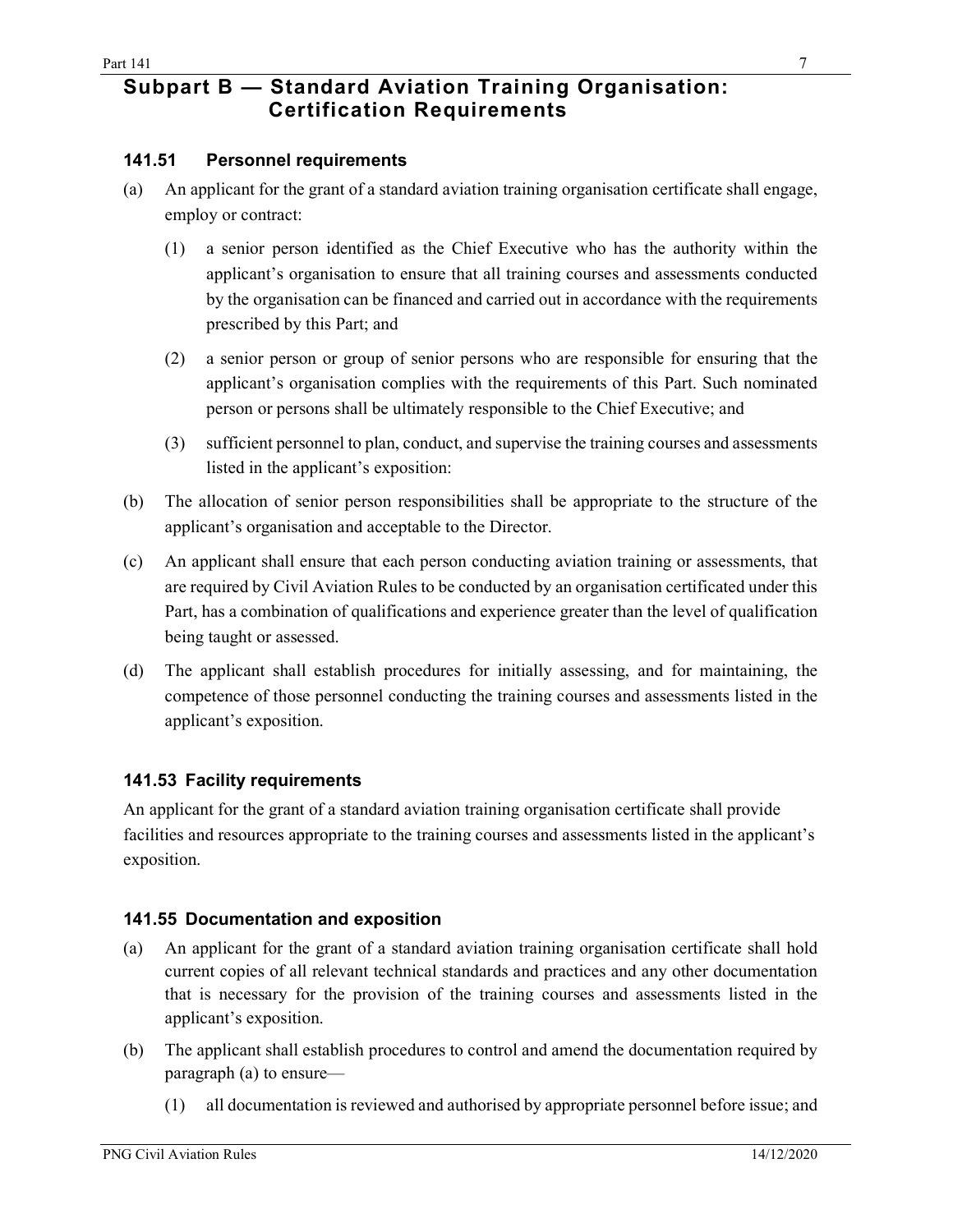- (2) current issues of relevant documentation are available to personnel for the provision of training courses and assessments listed in their exposition; and
- (3) all obsolete documentation is promptly removed from all points of issue or use; and
- (4) changes to documentation are reviewed and approved by appropriate personnel.

#### 141.57 Training courses and assessments

- (a) An applicant for the grant of a standard aviation training organisation certificate shall establish procedures for conducting the training courses and assessments listed in the applicant's exposition.
- (b) The procedures shall ensure that—
	- (1) training courses meet the applicable syllabus requirements of the Civil Aviation Rules; and
	- (2) assessments meet the applicable syllabus requirements of the Civil Aviation Rules, and are conducted without any compromise of the integrity of the assessments.

### 141.59 Records

- (a) An applicant for the grant of a standard aviation training organisation certificate must establish procedures to identify, collect, index, maintain, store and dispose of the records relevant to the training courses and assessments listed in the applicant's exposition.
- (b) The procedures must ensure that—
	- (1) there is a record for each person who conducts training courses or assessments. The record shall include details of their experience, qualifications, training, and competence assessments; and
	- (2) there is a record for each person being trained or assessed by the applicant's organisation. The record shall include: name, date of birth, details of aviation documents held, details of enrolment, attendance, subjects, instructor comments, any flight or similar practical sessions, and any assessments; and
	- (3) there is a record of each management review audit and corrective and preventative action carried out or raised under the procedures required by rule 141.61; and
	- (4) all records are legible; and
	- (5) all records shall be retained for a period of at least 5 years from the date of the last entry made on that record.

### 141.61 Safety Management System

An applicant for the grant of an aviation training organization certificate must establish and implement a safety management system which meets the requirements of Part 100.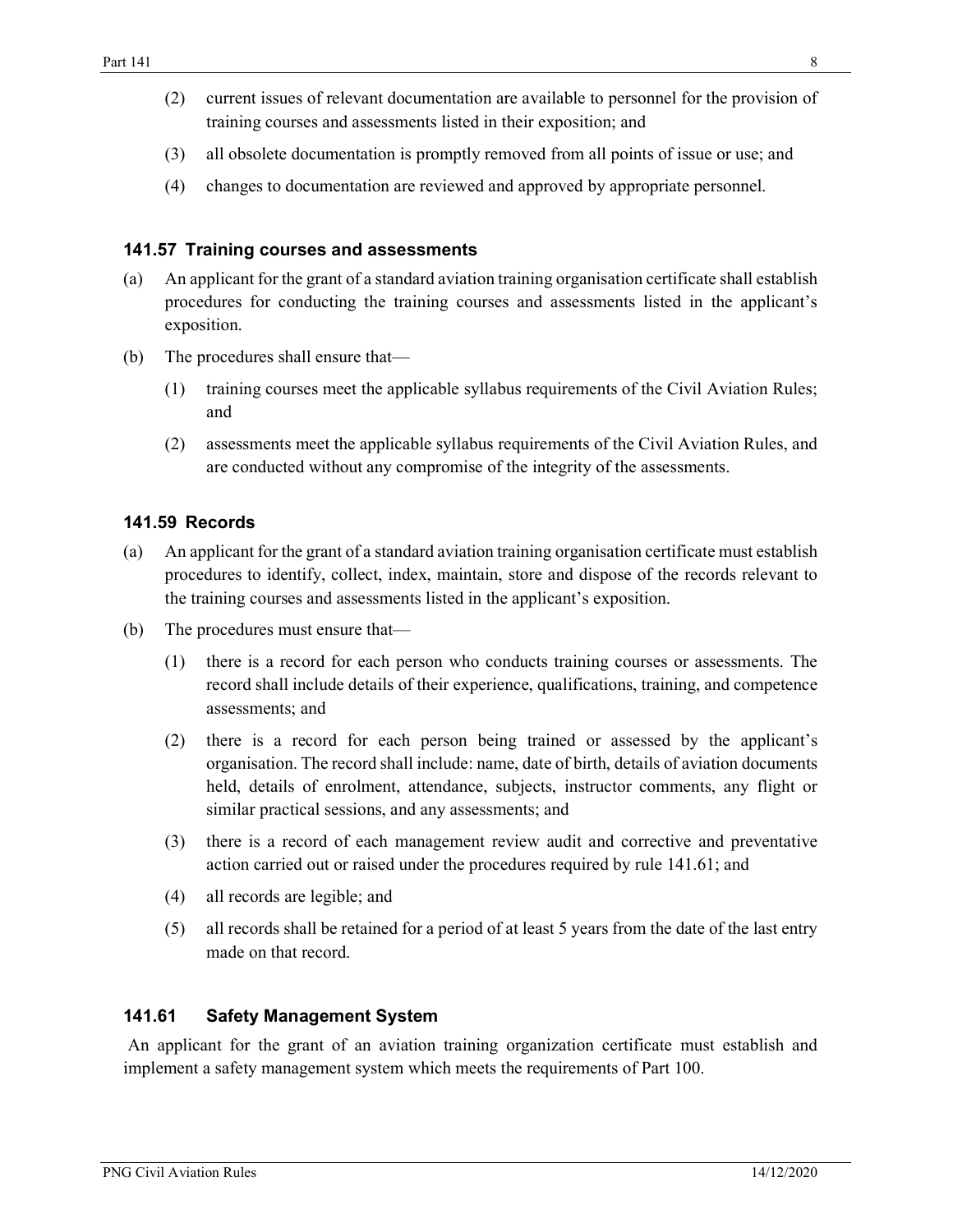### 141.63 Quality Management System

An applicant for the grant of an aviation training organization certificate must establish and implement a quality management system which meets the requirements of Part 100.

#### 141.65 Organisation exposition

- (a) An applicant for the grant of a standard aviation training organisation certificate shall provide the Director with an exposition which shall contain—
	- (1) a statement signed by the Chief Executive on behalf of the applicant's organisation confirming that the exposition and any included manuals—
		- (i) define the organisation and demonstrate its means and methods for ensuring ongoing compliance with this Part; and
		- (ii) are required to be complied with at all times; and
	- (2) the titles and names of the senior person or persons required by rule  $141.51$  (a)(1) and (2); and
	- (3) the duties and responsibilities of the senior person or persons specified in paragraph (a)(2), including matters for which they have responsibility to deal directly with the Director or the Authority on behalf of the organisation; and
	- (4) an organisation chart showing lines of responsibility of the senior persons specified in paragraph (a)(2); and
	- (5) a list of the training courses and assessments to be covered by the certificate; and
	- (6) the locations at which each training course or assessment will be conducted; and
	- (7) the course outline and the curriculum for each of the training courses and assessments to be conducted by the organisation; and
	- (8) details of the applicant's procedures required by rule—
		- (i) 141.51(c) regarding the competence of personnel; and
		- (ii) 141.55(b) regarding the control of documentation; and
		- (iii) 141.57(b) regarding training courses and assessments; and
		- (iv) 141.59(b) regarding records; and
		- (v) 141.61 regarding quality management system; and
	- (9) procedures to control, amend and distribute the exposition.
- (b) The applicant's exposition must be acceptable to the Director.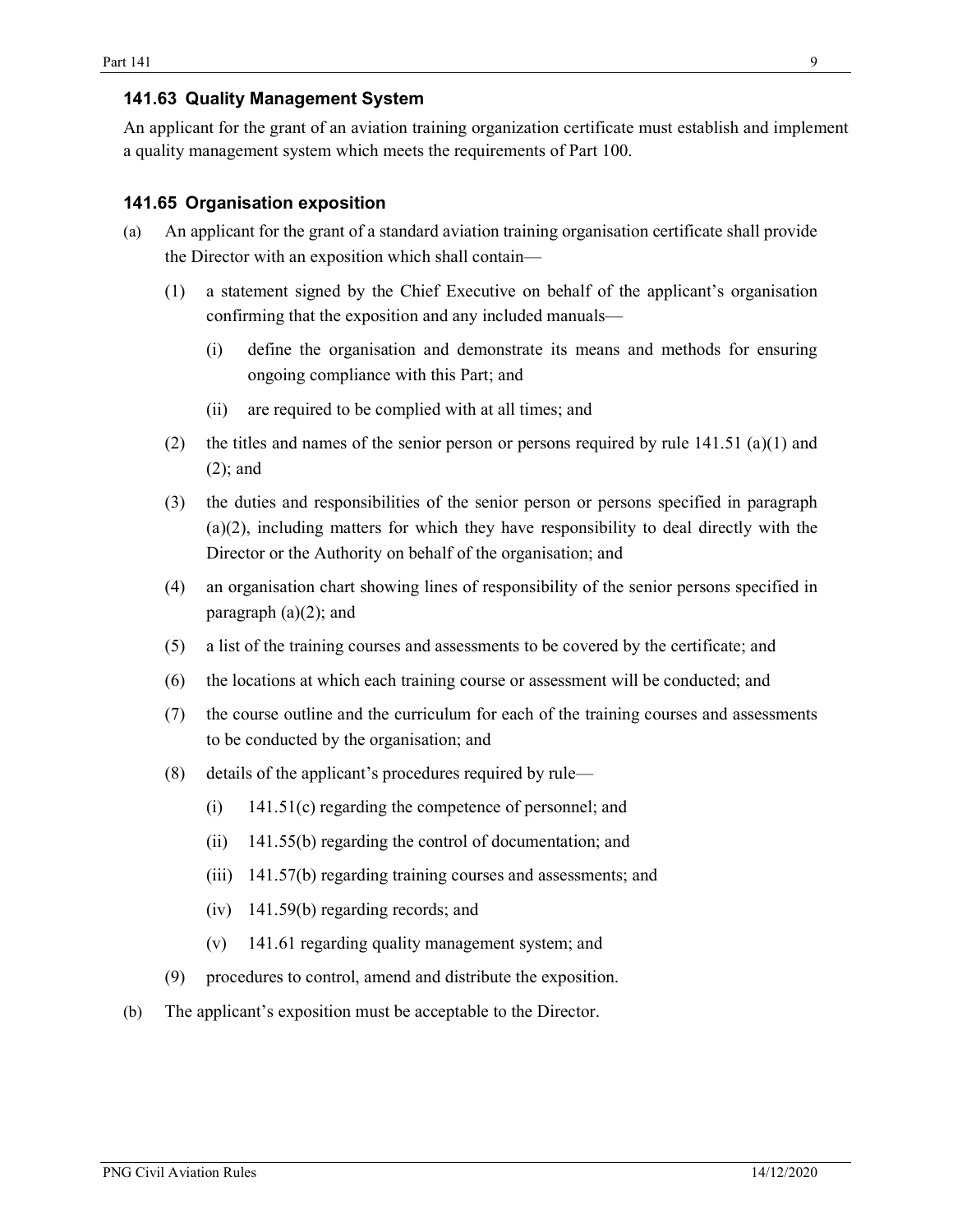# Subpart C — Standard Aviation Training Organisation: Operating Requirements

### 141.101 Continued compliance

A holder of a standard aviation training organisation certificate shall—

- (1) hold at least one complete and current copy of their exposition at each major location specified in their exposition; and
- (2) comply with all procedures detailed in their exposition; and
- (3) make each applicable part of their exposition available to personnel who require those parts to carry out their duties; and
- (4) continue to meet the standards and comply with the requirements of Subpart B prescribed for certification under this Part; and
- (5) notify the Director within 7 days of any change of address for service, telephone number or facsimile number required by form CA 141/01.

### 141.103 Changes to certificate holder's organisation

- a) A holder of a standard aviation training organisation certificate shall ensure its exposition is amended so as to remain a current description of the holder's organisation.
- b) The certificate holder shall ensure that any amendments made to the holder's exposition meet the applicable requirements of this Part and complies with the amendment procedures contained in the holder's exposition.
- c) The certificate holder shall provide the Director with a copy of each amendment to the holder's exposition as soon as practicable after its incorporation into the exposition.
- d) Where a certificate holder proposes to make a change to any of the following, prior notification to and acceptance by the Director is required:
	- (1) the Chief Executive specified in rule  $141.51(a)(1)$ :
	- (2) the listed senior persons specified in rule  $141.51(a)(2)$ :
	- (3) the locations at which training courses or assessments may be carried out:
	- (4) the training courses or assessments for which the certificate is granted.
- e) The Director may prescribe conditions under which a certificate holder may operate during or following any of the changes specified in paragraph (d).
- f) A certificate holder shall comply with any conditions prescribed under paragraph (e).
- g) Where any of the changes referred to in this rule require an amendment to the certificate, the certificate holder shall forward the certificate to the Director as soon as practicable.
- h) The certificate holder shall make such amendments to the holder's exposition as the Director may consider necessary in the interests of aviation safety.